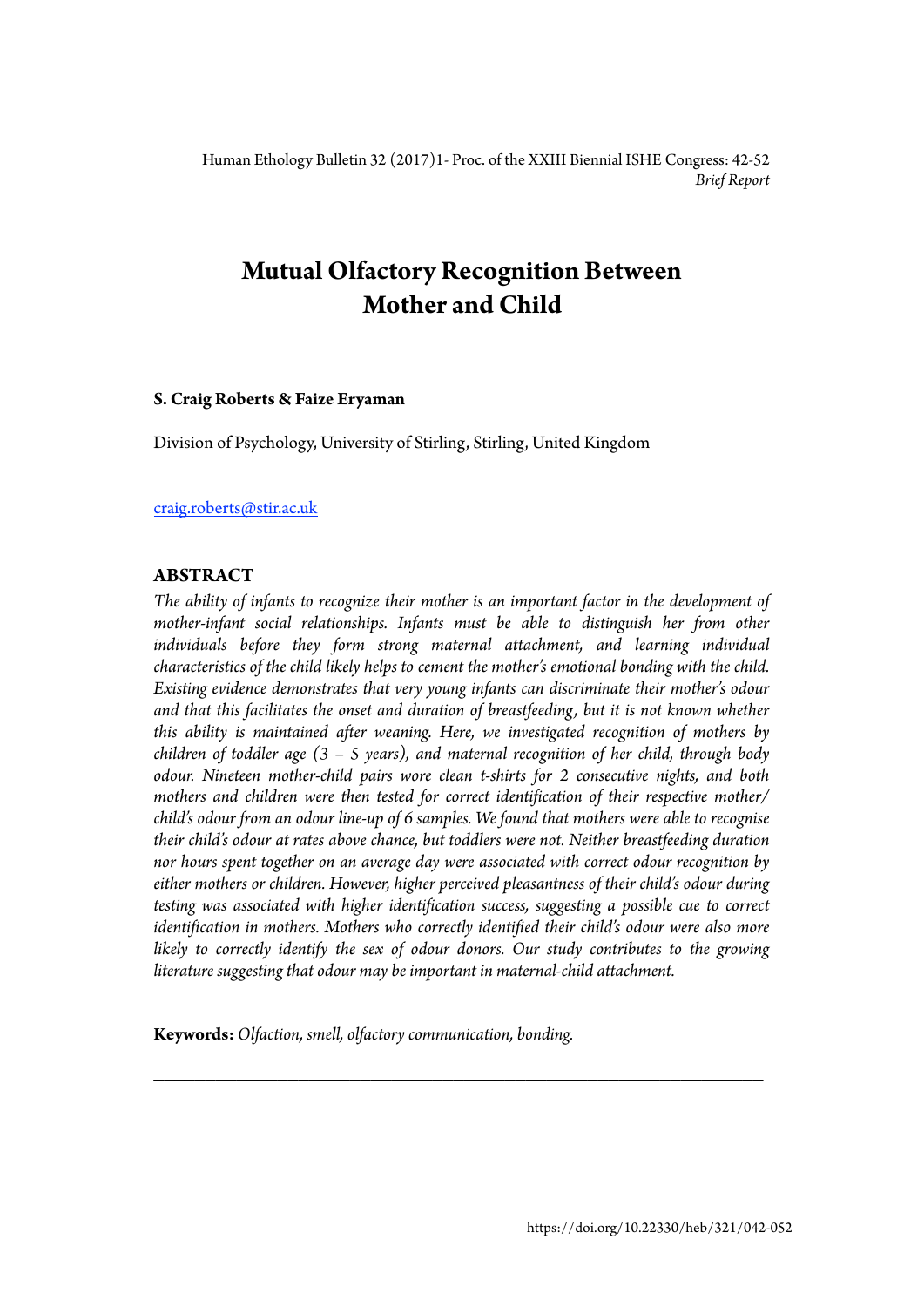# **INTRODUCTION**

Individual recognition is a prerequisite for the formation of any kind of social attachment. In order to have a bond with another individual, that person must be individually distinct from others (Porter and Winberg, 1999). For example, the ability of infants and mothers to recognize each other has a significant role in the development of mother-infant social relationships and attachment (Bowlby, 1969; Schaffer, 1971); failure of such attachment may explain sub-optimal social bonding and maturation in children who are separated from their mother shortly after birth, even after being reunited with their natural parents (Bowlby, 1975; Klaus et al., 1970). There is agreement that primary social experiences may have comprehensive lasting developmental and physiological effects for mothers and infants (Klaus et al., 1970; Bystrova et al., 2009; Als et al., 2004). Mother-infant communications through infancy support the development of emotional attachments, language procurement and social understanding, as well as cognitive faculties, biological organization and endure to diseases (Macfarlane, 1975). For the human infant, recognising and being recognised by his/ her mother, locating and latching onto the breast are undoubtedly evolutionarily significant survival abilities (Hugill, 2015), and infants must be able to discriminate between their own mother and other individuals (Cernoch and Porter, 1985).

In many mammalian species, offspring depend on olfactory cues to aid the recognition of the mother's nipple and to encourage feeding (Porter, Fullerton and Berryman, 1973; Schaal et al., 2009). Similarly, a growing literature indicates that chemical signals might play an important role in human maternal-infant bonding and communication. Very young infants can identify their mothers using smell (Macfarlane, 1975; Varendi and Porter, 2001). For example, Schaal et al. (1980) showed that infants orientate towards parts of clothes that have had contact with the axillae and worn by their own mothers compared to clothes worn by other mothers. However, most research attention has focused on infants' interest in mother's breast odour. Macfarlane (1975) used head-turning towards one of two breast pads as an indication of preference in newborns. In one experiment, 5-day old infants turned towards a pad that had been in contact with the mother's breast for 3-4 hours more than towards a control, odourless pad; in a second experiment, 6-day old infants turned more towards a pad that had been in contact with the child's mother's breast compared with another that had had contact with the breast of another mother. Newborn babies also orient preferentially towards breast odours of lactating over those of non-lactating women (Makin & Porter 1989).

The ability to learn maternal odours appears to be related to the act of breast-feeding: infants who are being breast-fed demonstrate preference for maternal odours but these are not evident in bottle-fed infants (Cernoch & Porter 1985). Such a pattern suggests that these responses are learned and conditional, rather than instinctive responses, as suggested by Porter et al. (1991). Such learning appears to begin with the neonate's first attempt to locate the nipple, focusing on the odour cues on the breast that release activity in newborns, such as secretions from the areolar glands (Doucet et al., 2007; Schaal et al., 2006).

Mothers may also learn their baby's odour. Newborns' odour cues are salient to their mothers and mothers are able to discriminate their own newborn baby's odour from another newborn baby (Schaal et al., 1980). Recognition of infant's odour by mothers,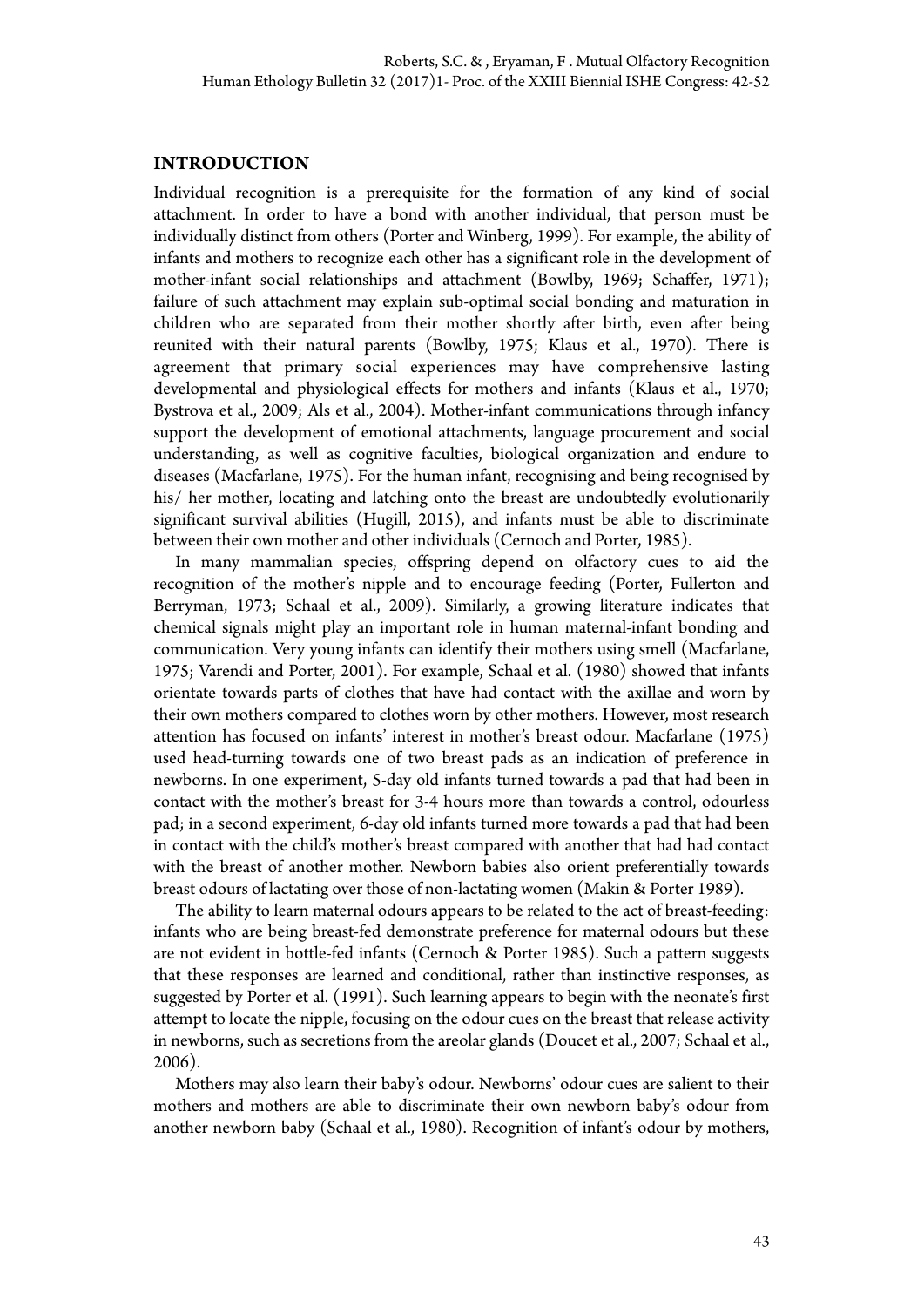using clothing worn by the infant, can be shown even within the first week of birth (Fleming et al., 1995) or even the first 2 days (Porter, Cernoch and McLaughlin, 1983). In another study, Russell et al. (1983) tested mothers at either 6 hours or 48 hours postpartum – success raters were significantly better than chance at 6 hours, and occurred at the same rate (i.e. had not markedly improved with further learning) after 48h. Furthermore, Weisfeld et al. (2003) show that mothers can reliably recognise the odours of their preadolescent biological children, but not adopted children.

In comparison to this research on young infants, relatively few studies have examined whether these odour preferences persist in older children. According to Schaal et al. (1980), one-third of 3 to 5 year old children preferred a t-shirt worn for a few days by their own mother over other t-shirts worn by an unfamiliar mother or shirts without a specific odour. However, Ferdenzi et al. (2010) found that children aged 7-10 performed at rates no different from chance when asked to identify their mother's odour, although mothers could still recognise these children. Arguably, the adaptive benefits to be gained from this recognition should decrease with age in children, and indeed at some point it will become much more important to be able to focus on opposite-sex individuals of the same age as children approach puberty (Ferdenzi et al., 2010).

In the present study, we set out to replicate Schaal et al.'s (1980) study by testing children's ability to recognize their mothers at 3-5 years of age, and to test the success with which mothers can recognize their own child at this age. In addition, we explored the possibility that moderating effects such as breastfeeding duration or time spent together on an average day might predict this mutual olfactory recognition.

# **METHOD**

# *Participants*

The sample consisted of nineteen mothers and child pairs. Children were aged between 3 and 5 years old (mean = 3.74 years). Eleven of the children were male and 8 were female. Seventeen mother-child pairs were recruited from our university's Division of Psychology Playgroup, and the other two pairs from nearby nurseries. All the participants were healthy, physically able and there was no sign of developmental delay in any of the children.

Parents were informed about the study before the data collection and informed consent was collected. There was no compensation for taking part for the mothers, but children were offered stickers for participation. All mothers and children were tested at the University of Stirling Playgroup test facility.

The study was approved by the Committee on Research Ethics of the University of Stirling.

# *Odour Sample Collection*

Participating mothers were given a recruitment pack containing the necessary materials. Each pack for mothers was a zip-lock plastic bag that contained an instruction sheet about how to collect body odours (for themselves and their children), a 100% cotton tshirt and a block of non-perfumed soap. Mothers also received a pack for their children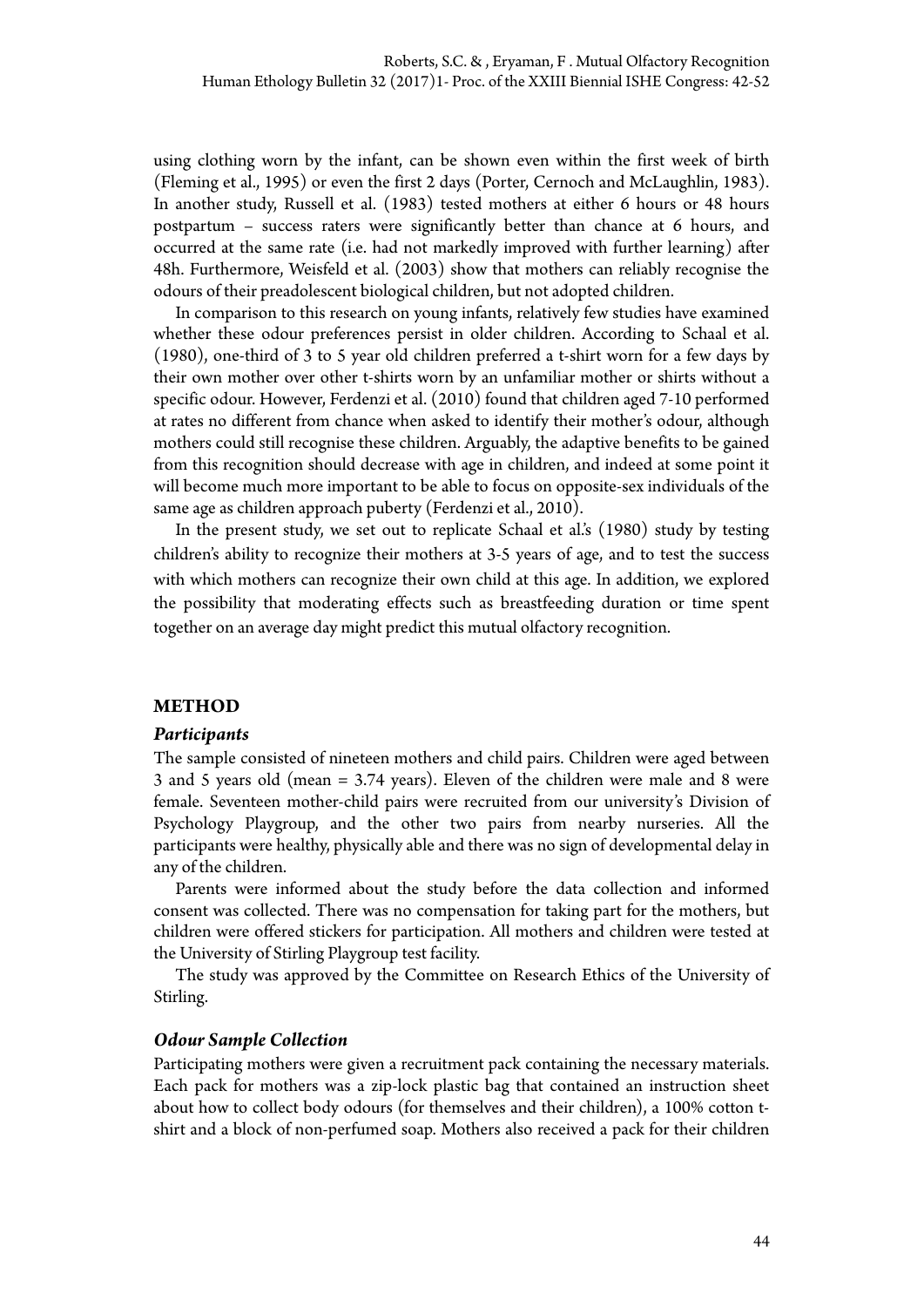with a 100% cotton, child-sized t-shirt. Both shirts had been washed with an unscented detergent. Following previous odour studies (e.g. Roberts et al., 2008), mothers and children were asked to wear the t-shirts for 2 consecutive nights and bring them back to the nursery on the morning of the third day. As is typical in human odour studies, we asked participants to refrain from eating strong foods (e.g., chilli and other spices, curry, garlic, pepperoni, onion, asparagus, vinegar, cabbage, blue cheese; see Roberts et al., 2005, 2008). On the evening that odour collection started, before putting the t-shirts on, all mothers and children were required to shower with a non-perfumed soap (SimpleTM) that was provided by the researchers, and were instructed not to use any scented products such as deodorants, colognes, antiperspirants, shower gels, perfumed soaps, or perfumes. Mothers were asked to avoid sexual intercourse or sleeping in the same bed with their partner during the two nights and odour contamination (from another child, partner, cooking, pets or other odorous clothes) during the time they wore the t-shirt. No odour contamination (by tobacco, coffee, or perfume, for example) was recorded by one researcher (FE) who smelled every t-shirt once. On the morning of each collection night, participants were asked to store their t-shirt in the closed and identified zip-lock bag provided.

On return to the nursery, sealed bags containing the t-shirts were put into the freezer within 2 hours and stored there for a maximum length of 32 days. Previous studies have shown that freezing length over this time frame does not influence body odour quality (Roberts et al., 2008; Lenochova et al., 2009).

# *Evaluation Procedure*

Each mother and child were tested together, in a room in the playgroup facility. We presented them with six odours each. For mothers, they were presented with the t-shirt worn by their own child and shirts worn by 5 other children; children were presented with their own mother's shirt and those worn by 5 other mothers. To our knowledge, mothers and children were not closely familiar with other children or mothers whose odours they were presented with. The other 5 shirts were chosen at random from the other 18 available (using the Rand function in Excel). Sets of shirts were presented in clear glass jars with a code on the base for the experimenter's use.

Mothers were asked to smell every t-shirt and rate the odour of each shirt using a 7 point Likert scale, for odour pleasantness (1= not pleasant at all, 7=very pleasant) and odour intensity (1= not intense at all, 7=very intense). They were also asked to guess the sex of the child (boy/girl), and to guess which odour of the 6 odours belonged to their own child. They were told that they could smell any of the jars as often as they wished. In addition, they were asked to answer the questions ''for about how many weeks did you breastfeed the child who wore the shirt?'' and ''How many hours do you spend with your child on an average day in the past week?''.

Children were presented with 6 shirts in jars (one from their mother and 5 from other mothers). They were shown how to smell each jar properly, by the experimenter, and special care was given to ensure that they understand how to do it and the question that was posed. In contrast to mothers, children were given only a single task: they were asked to smell the jars and identify ''which one smells like your mummy?''. After the test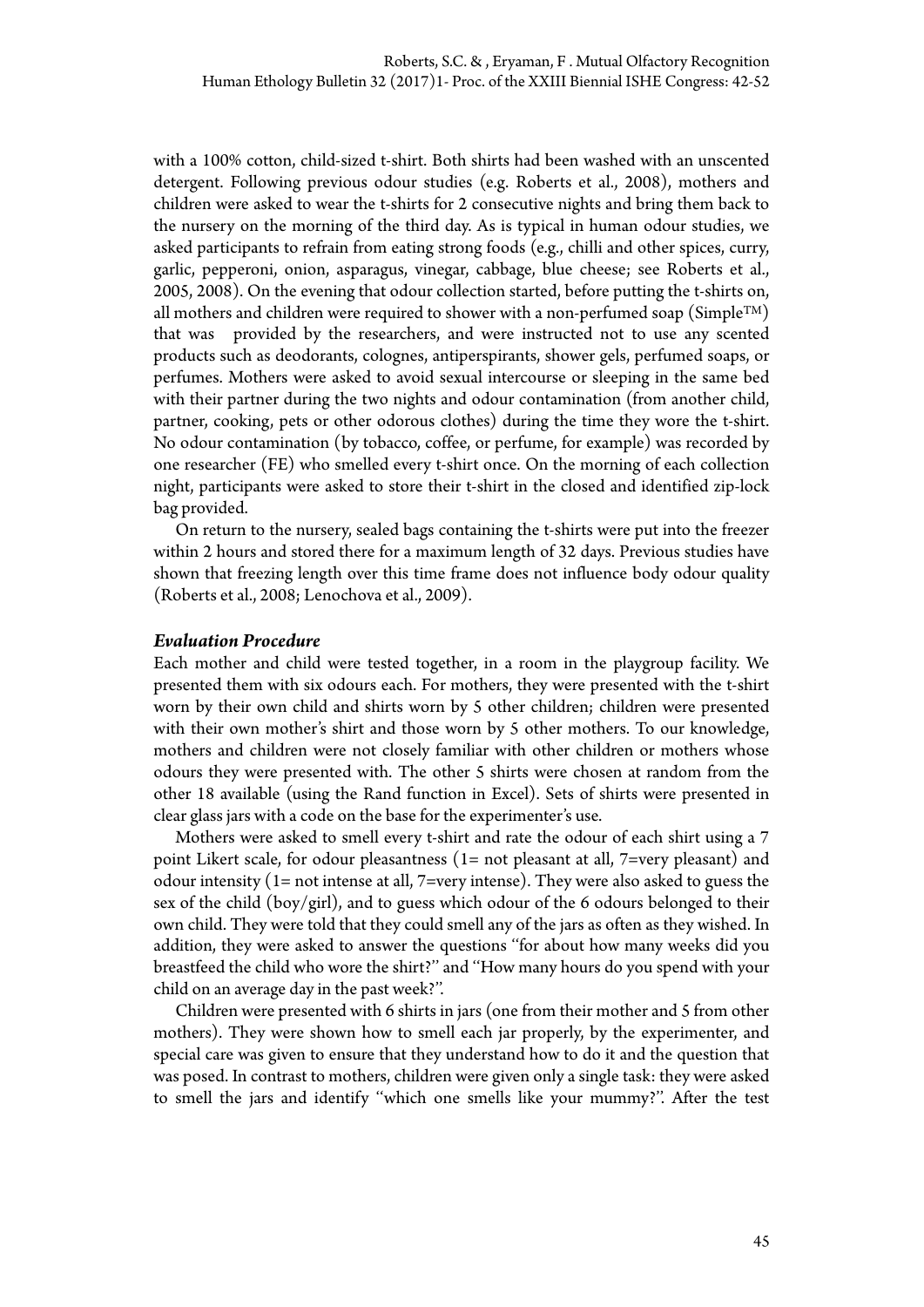session, every child received a sticker from the experimenter. Each test session lasted for approximately 10 minutes.

# *Statistical Analysis*

Data were analysed using SPSS Statistics version 23. We used binomial tests to compare the frequency of correct identifications against chance (1 of 6, i.e. 0.167). One-tailed tests were used because a specific prediction was made that mothers will be able to do this at rates above chance or not at all, but not that they would be significantly worse than chance. As sample sizes were relatively small, and data on breastfeeding and time spent together were not normally distributed, we used non-parametric techniques for other tests. We compared breastfeeding duration and time spent together on an average day, between mothers who correctly and incorrectly identified their own child, using two-sample Kolmogorov-Smirnov tests. For tests of the association between the same groups of mothers and their ability to accurately identify sex of the odour donors, we used Kendall's tau-b tests.

# **RESULTS**

# *Mutual Odour Recognition in Children and Mothers*

Among the children, 6 of 19 (31.6 %) correctly identified their mother's odour, which was close to but not significantly higher than chance levels (binomial test:  $p = 0.083$ ). However, 7 of 19 mothers (36.8 %) correctly identified their child's odour, which was higher than the chance expectation of 0.167 (binomial test:  $p = 0.028$ , Fig. 1).



Figure 1. Observed proportions of mothers who correctly identified their child and of children who correctly identified their mother. Dotted line indicates the chance proportion (0.167).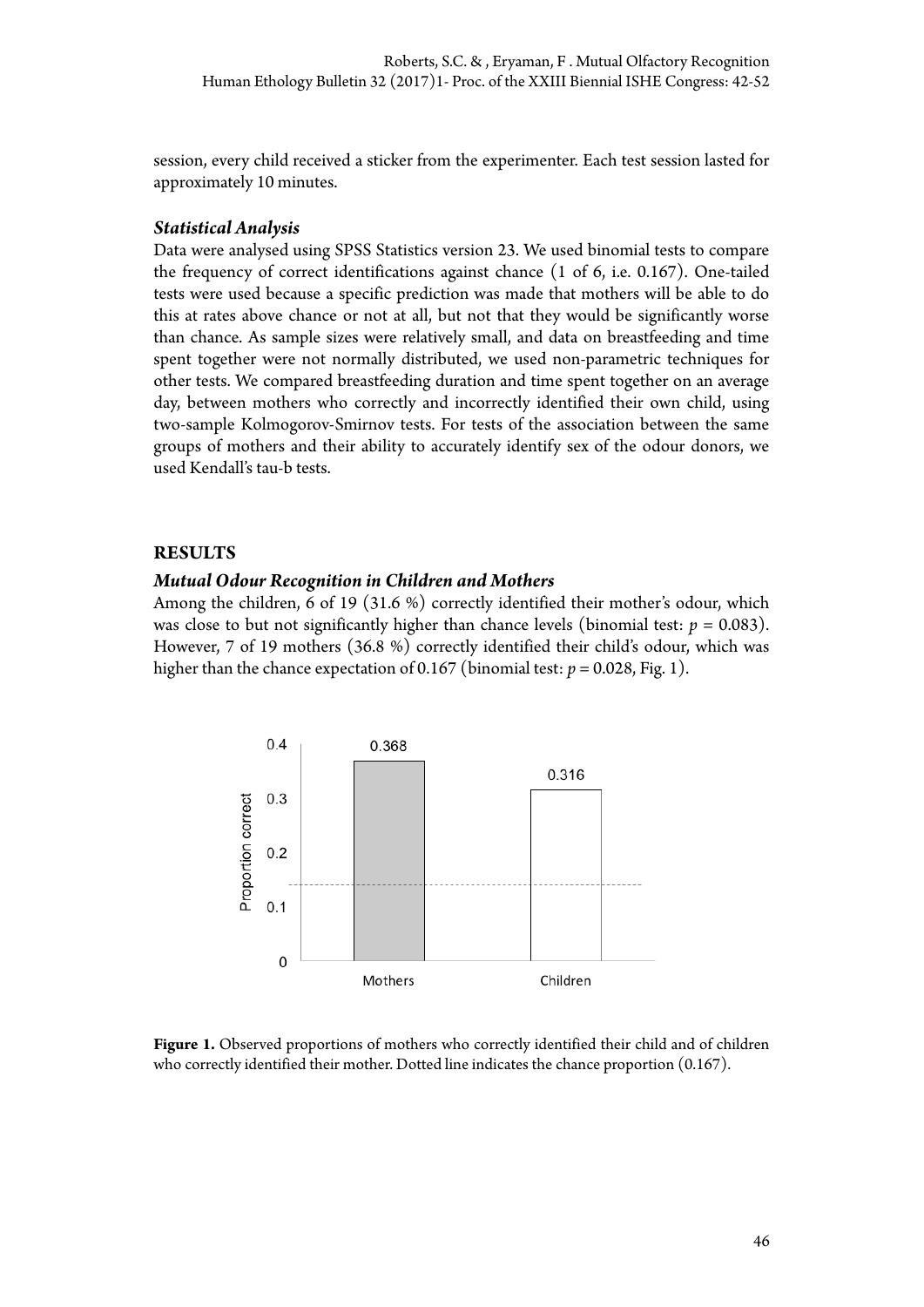# *Predictors of children's recognition of their mother*

We tested whether children who guessed their mother correctly were breastfed longer than others who guessed incorrectly, or spent more hours together on an average day than others. There was no difference  $(z = 0.312, p = 0.323)$  in breastfeeding duration across correct or incorrect guessers, although (contrary to expectation) children who recognized their mother were breastfed for a shorter period - an average of  $20.33 \pm 8.89$ weeks - compared to  $45.12 \pm 12.68$  weeks for children who guessed incorrectly. There was also no difference  $(z = 0.416, p = 0.99)$  in time spent with mothers on an average day (correct:  $11.33 \pm 2.47$  hours; incorrect:  $10.46 \pm 1.47$  hours). Thus, neither measure of physical contact was a predictor of correct identification of the mother's odour.

#### *Predictors of mother's recognition of their child*

Similarly, we compared the number of hours spent together on an average day and duration of breastfeeding between groups of mothers who correctly or incorrectly identified their child's odour. Again, there was no significant difference in time spent with their child between correct and incorrect guessers ( $z = 0.53$ ,  $p = 0.945$ ; correct mean  $\pm$  s.e.: 9.57  $\pm$  1.51, incorrect: 11.42  $\pm$  1.77), nor in duration of breastfeeding ( $z =$ 0.71,  $p = 0.709$ ; 24.9  $\pm$  10.3 weeks compared with 44.6  $\pm$  13.4 for correct and incorrect guessers, respectively).

We then tested whether there was a difference in perceived pleasantness of their child's odour. We subtracted the pleasantness score that mothers assigned to their child's odour (note that mothers did not know for sure that the odour did belong to their child when they scored them) from the average of the other 5 assessed odours. We found that this difference score for odour pleasantness was higher  $(z = 1.40, p = 0.039; Fig.2)$  in mothers who correctly identified their child, while there was no difference in rated odour intensity  $(z = 0.80, p = 0.543)$ , indicating that they may have used pleasantness as a subconscious cue to their identification decision.



**Figure 2:** Mean (± s.e.) difference in perceived pleasantness of their own child's odour and those of the other 5 children's odours, in mothers who correctly or incorrectly identified their own child's odour. Larger positive differences indicate a relative preference for their own child's odour.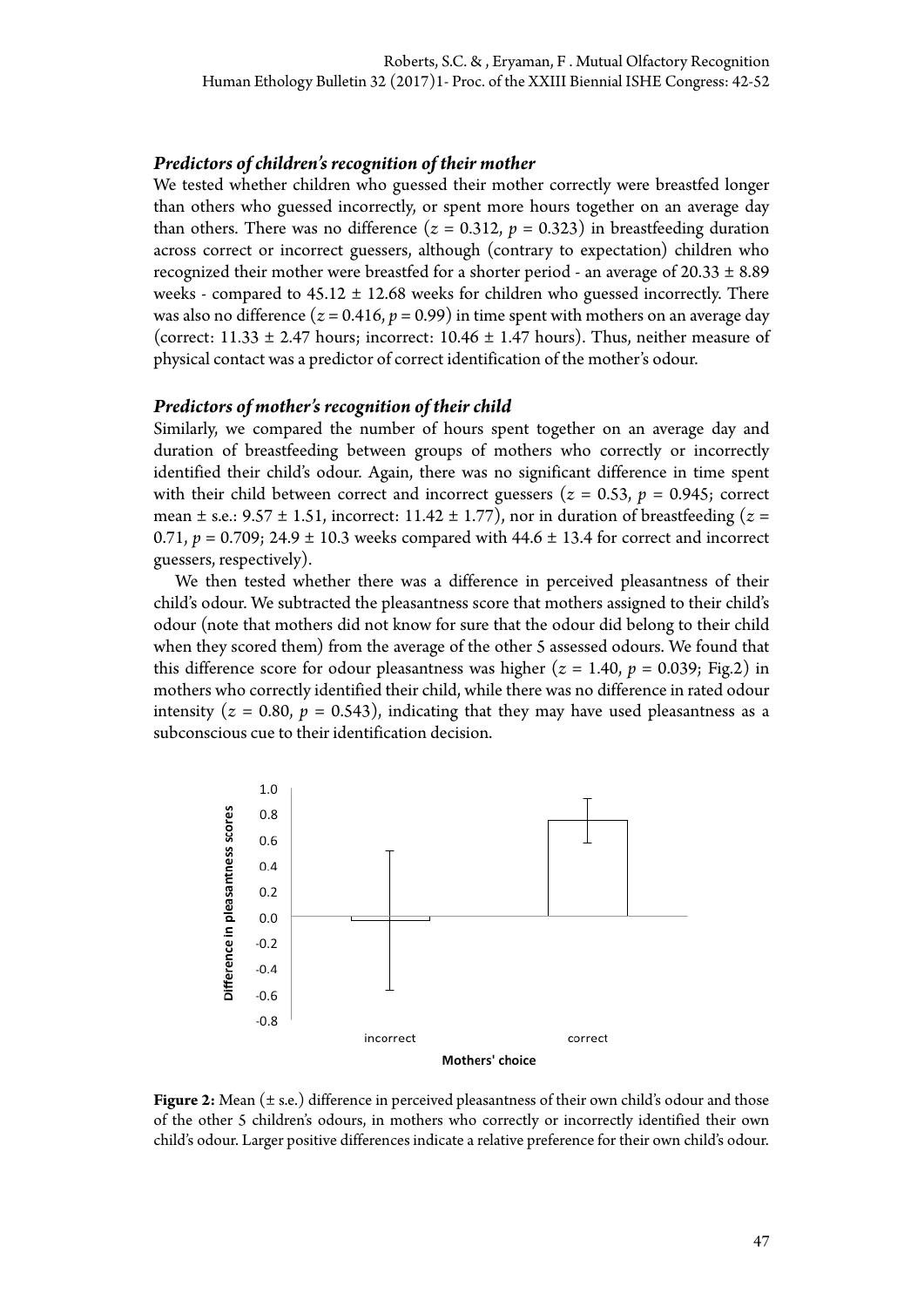Finally, we compared mothers' success in an associated olfactory task while they assessed the shirts: their accuracy in correctly guessing the sex of the odour donor. We found that mothers who correctly identified their child's odour were also more likely to correctly indicate the sex of the odour donor when they assessed their own child's odour (i.e. perceived their own child's sex to be correct, even though they could not be sure it was their child's odour). Of the 7 who identified their child correctly, 6 guessed the sex of the odour donor correctly, while of the 12 who incorrectly identified their child, only 5 indicated the correct sex when smelling that odour (Kendall's tau-b,  $T = 2.18$ ,  $p = 0.029$ ). Furthermore, those who accurately identified their child's odour also correctly identified the sex of a higher number of the other five odours. We tested this by categorising mothers into those who accurately guessed the sex of 3 or more of the other 5 odours ("good smellers",  $n = 11$ ) and those who accurately guessed the sex of 2 or fewer of the other 5 odours ("poor smellers, *n* = 8). 'Good smellers' were more likely to correctly identify their own child's odour  $(T = 2.89, p = 0.004; Fig.3)$ .



Figure 3. The number of mothers who correctly or incorrectly identified their child's odour according to their ability to correctly recognise the sex of the other 5 children's odours ("poor smellers" were correct in 2 or fewer guesses, "good smellers" were correct in 3 or more guesses).

# **DISCUSSION**

The main aim of this study was to determine whether mutual olfactory recognition is maintained in older children, beyond infanthood. We tested this in children aged between 3 and 5 years old. We found that children did not recognise their mothers at rates above chance, with only 6 of 19 children achieving the correct result. It should be noted, however, that just one additional correct response would have returned a statistically significant result, so the result should be treated with some caution. By the same token, although 7 of 19 mothers were successful in recognizing their own child, which was statistically greater than chance, just one fewer mother being successful would have resulted in a non-significant effect, so this too should be treated with caution.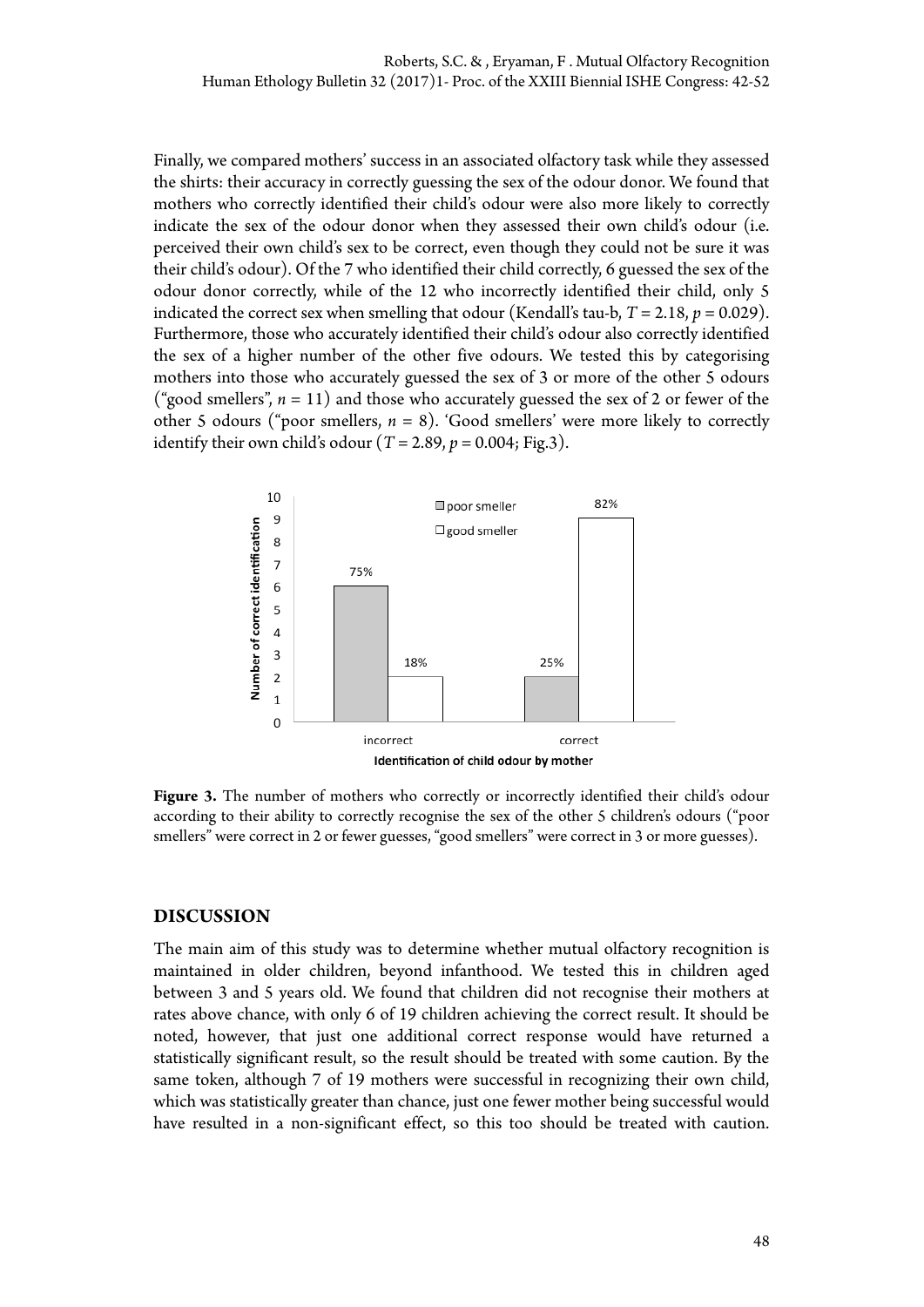Nonetheless, our results are in accord with those of Ferdenzi et al. (2010), who found that slightly older children failed to recognise their mothers's odours even though mothers could still recognise the odours of these older children.

There is significant individual variation in human body odour (e.g. Havlíček et al., 2017), and previous studies on maternal recognition have shown that mothers can discriminate their newborn baby's body odour from that of other babies (Schaal et al., 1980; Fleming et al., 1995; Porter et al., 1983; Russell et al., 1983). However, there is a relative paucity of studies testing whether mothers can continue to recognise their child beyond infanthood. Our findings suggest that mothers continue to identify their offspring's odour at rates better than chance at least until children are between 3 and 5 years of age, consistent with two previous studies (Ferdenzi et al., 2010; Weisfeld et al., 2003).

Interestingly, our results also indicated that breastfeeding duration and hours spent together on an average day does not have an effect on the success in identifying one's mother or child. However, there was some indication that the main constraint on rates of successful identification may be related to underlying olfactory ability more generally. Those mothers who more often guessed the other donors' sex correctly were more likely to also recognise their own child's odour, and mothers who correctly identified their child were also significantly more likely to have guessed correctly the sex of the child they smelled when assessing their own child's odour (not knowing which was theirs). Our data also indicate a correlation between recognition and odour pleasantness. Mothers who correctly identified their child's odour also found, on average, their own child's odour to be more pleasant than those of the other presented odours. They were not aware when they rated the odour pleasantness which odour was in fact their child's, so this association suggests a plausible subconscious mechanism which may help in identification. Previous studies have demonstrated links between familiarity and pleasantness of odours (e.g. Distel et al. 1999; Ferdenzi et al., 2013), which may underpin this relationship, especially as correlations between familiarity and odour pleasantness are stronger for pleasant than unpleasant odours (Delplanque et al., 2008).

As for children, they failed to identify their mothers' body odour at rates above chance. If we interpret the results at face value, it may be that recognition of mother's smells in infanthood is possible because her odour is more distinctive around the perinatal period. According to Vaglio (2009), mothers develop a distinctive pattern of 5 volatile compounds common to the nipple-areola and para-axillary regions in late pregnancy and early post-partum, and perhaps these odour changes shape their distinctiveness. In addition, it is possible that the benefits of recognition are simply more important when at this time, since babies must find the breast for nourishment, compared to post-weaning, and perhaps because they rely more on olfaction than vision at this time of their development. Another reason why toddlers may not continue to be able to recognize their mothers is that mothers are more likely to have resumed use of perfumes compared to when they were breastfeeding, and perfumes not only carry their own fragrance but also produce unique odour mixtures when blended with body odour (Lenochová et al., 2012). Since we asked mothers to refrain from perfume use during odour collection, this would introduce a discrepancy between the odour to which toddlers have become accustomed and the stimuli presented. Such a discrepancy would,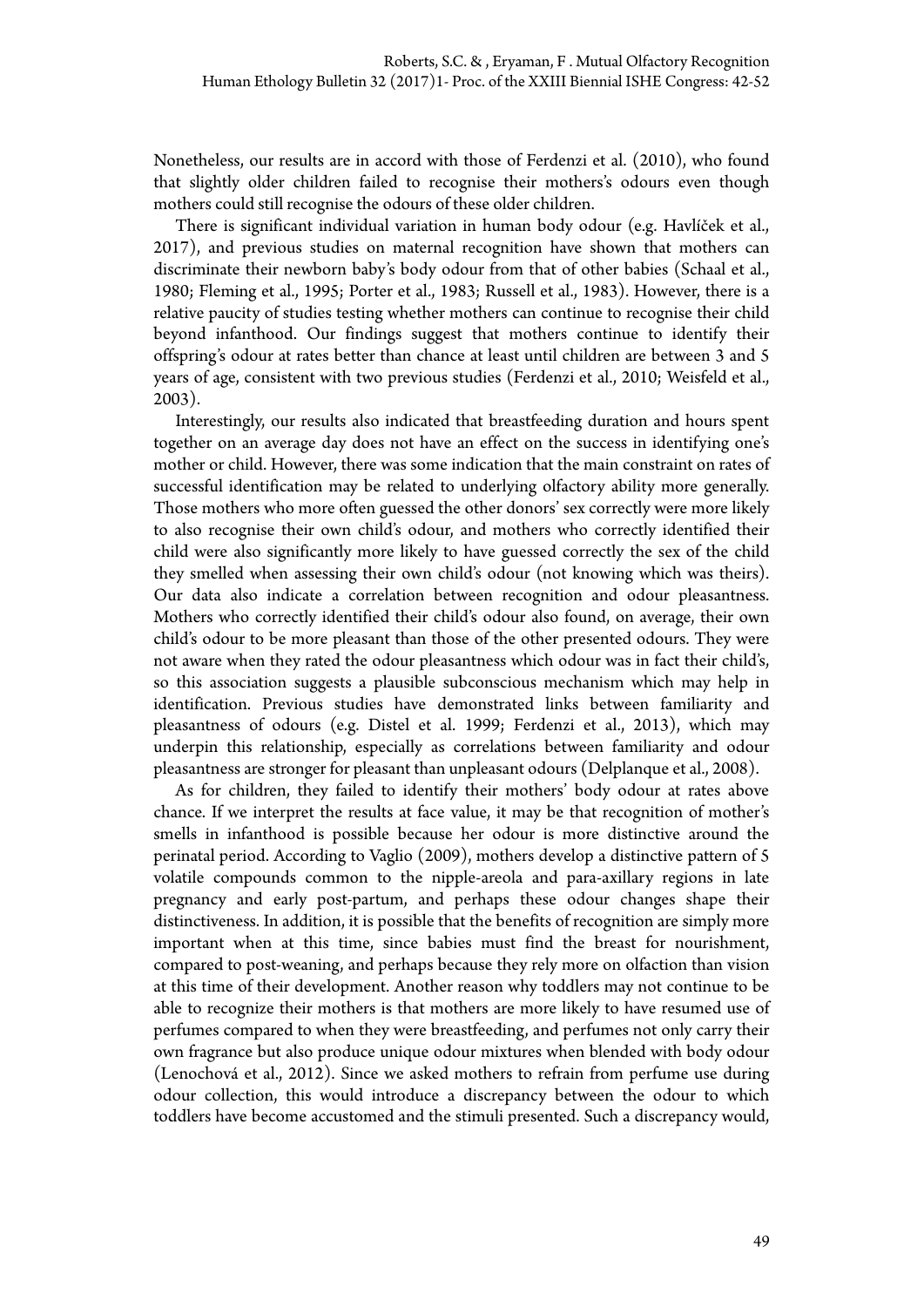of course, not be a factor for mothers assessing their toddler, since few toddlers wear perfumes.

On the other hand, the lower correct identification rate amongst children could be attributed to a difference in the relative difficulty in the task for mothers and children. First, it is likely that the cognitive load of remembering and comparing six odours is relatively harder for young children compared to adults. Second, it is possible that the task itself was harder for children, in that they compared among six adult females while mothers compared a mixture of young boys and girls. Thus, homogeneity among odours arising from sex differences may have been lower among those assessed by mothers than those assessed by children. In light of this, further studies might consider alternative designs using forced choice tests between pairs of odours and where odours within a pair are always from donors of the same sex.

In conclusion, our study showed that mothers continue to recognize their child's odour beyond infanthood. Toddlers appear to do less well than both mothers and younger children, although this requires further testing with an alternative design before firm conclusions may be drawn. However, at least for mothers, our results suggest that the benefits of maternal recognition for infants are adaptive and continue for at least several years beyond weaning.

#### **ACKNOWLEDGEMENTS**

We are grateful to two anonymous reviewers for their helpful comments on an earlier version of this manuscript.

#### **REFERENCES**

- Als, H., Duffy, F. H., McAnulty, G. B., Rivkin, M. J., Vajapeyam, S., Mulkern, R. V., Warfield, S. K., Huppi, P. S., Conneman, N., Fischer C., & Eichenwald, E. C. (2004). Early experience alters brain function and structure. *Pediatrics*, *113*, 846-857. [DOI](https://dx.doi.org/10.1542/peds.113.4.846)
- Bowlby, J. (1969). *Attachment and loss: Vol.1. Attachment*. New York: Basic Books.
- Bowlby, J. (1973). *Attachment and loss: Vol. 2. Separation: Anxiety and anger*. New York: Basic Books.
- Bystrova, K., Ivanova, V., Edhborg, M., Matthiesen, A., Ransjö-Arvidson, A., Mukhamedrakhimov, R., Uvnäs-Moberg, K., & Widström, A. (2009). Early contact versus separation: effects on mother-infant interaction one year later. *Birth*, *36*, 97-109. [DOI](https://dx.doi.org/10.1111/j.1523-536X.2009.00307.x)
- Cernoch, J. & Porter, R. (1985). Recognition of maternal axillary odors by infants. *Child Development*, *56*, 1593-1598. [DOI](https://dx.doi.org/10.2307/1130478)
- Delplanque S., Grandjean D., Chrea C., Aymard L., Cayeux I., Le Calvé B., Velazco, M. I., Scherer, K.R., Sander, D. (2008). Emotional processing of odours: evidence for a non-linear relation between pleasantness and familiarity evaluations. *Chemical Senses*, *33*, 469–479. [DOI](https://dx.doi.org/10.1093/chemse/bjn014)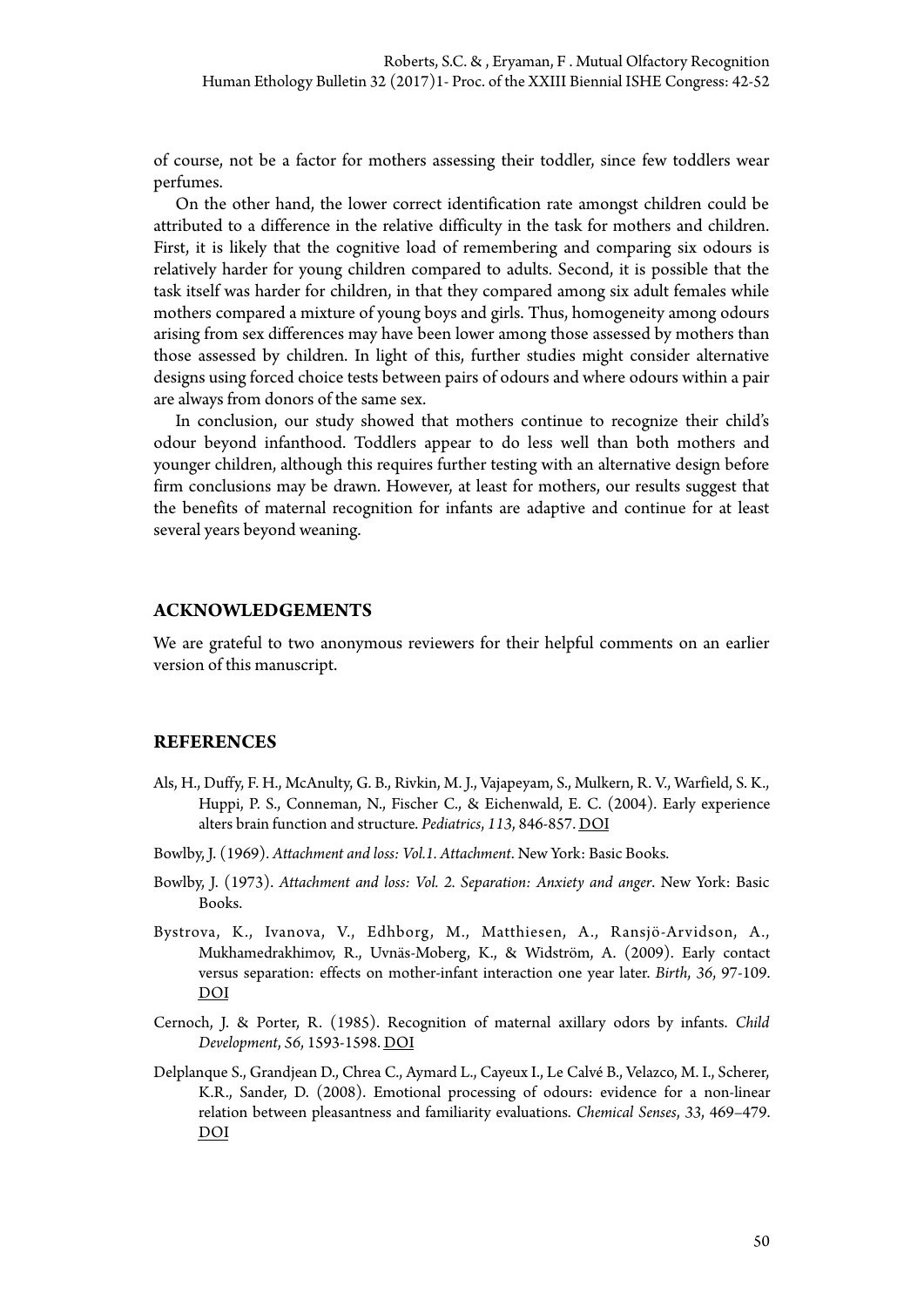- Distel H., Ayabe-Kanamura S., Martinez-Gomez, M., Schicker I., Kobayakawa T., Saito S., Hudson, R. (1999). Perception of everyday odors—correlation between intensity, familiarity and strength of hedonic judgement. *Chemical Senses*, *24*, 191–199. [DOI](https://dx.doi.org/10.1093/chemse/24.2.191)
- Doucet, S., Soussignan, R., Sagot, P., & Schaal, B. (2007). The "smellscape" of mother's breast: Effects of odor masking and selective unmasking on neonatal arousal, oral, and visual responses. *Developmental Psychobiology, 49*, 129–138. [DOI](https://dx.doi.org/10.1002/dev.20210)
- Ferdenzi C., Roberts S. C., Schirmer A., Delplanque S., Cekic S., Porcherot C., Cayeux, I., Sander, D., Grandjean, D. (2013). Variability of affective responses to odors: culture, gender and olfactory knowledge. *Chemical Senses*, *38*, 175–186. [DOI](https://dx.doi.org/10.1093/chemse/bjs083)
- Ferdenzi, C., Schaal, B., & Roberts, S.C. (2010). Family scents: developmental changes in body odor perception of kin. *Journal of Chemical Ecology*, *36*, 847-854. [DOI](https://dx.doi.org/10.1007/s10886-010-9827-x)
- Fleming, A., Corter, C., Surbey, M., Franks, P., & Steiner, M. (1995). Postpartum factors related to mother's recognition of newborn infant odours. J*ournal of Reproductive and Infant Psychology*, *13*, 197-210. [DOI](https://dx.doi.org/10.1080/02646839508403249)
- Havlíček, J., Fialová, J. & Roberts, S. C. (2017). Individual variation in body odor. In Buettner, A., (ed.) *Handbook of Odor*, pp. 949-961. Springer. [DOI](https://dx.doi.org/10.1007/978-3-319-26932-0_50)
- Hugill, K. (2015). The senses of touch and olfaction in early mother–infant interaction. British *Journal of Midwifery, 23*, 238-243. [DOI](https://dx.doi.org/10.12968/bjom.2015.23.4.238)
- Klaus, M. H., Kennell, J. H., Plumb, N., & Zuehlke, S. (1970). Human maternal behavior at the first contact with her young. *Paediatrics, 46*, 187-192.
- Lenochova, P., Roberts, S.C., & Havlicek, J. (2009). Methods of human body odor sampling: the effect of freezing. *Chemical Senses 34*, 127-138. [DOI](https://dx.doi.org/10.1093/chemse/bjn067)
- Lenochová P, Vohnoutová P, Roberts SC, Oberzaucher E, Grammer K, & Havlíček J. (2012). Psychology of fragrance use: perception of individual odor and perfume blends reveals a mechanism for idiosyncratic effects on fragrance choice. *PLoS One* e33810. [DOI](https://dx.doi.org/10.1371/journal.pone.0033810)
- Macfarlane, A. (1975) Olfaction in the development of social preferences in the human neonate. In R. Porter & M. O'Connor (eds) *Ciba Foundation Symposium 33 - Parent-Infant Interaction*, pp. 103-113. John Wiley & Sons, Ltd., Chichester, UK. [DOI](https://dx.doi.org/10.1002/9780470720158.ch7)
- Makin, J. W., Porter, R. H. (1989). Attractiveness of lactating females' breast odors to neonates. *Child Development, 60*, 803-810. [DOI](https://dx.doi.org/10.2307/1131020)
- Porter, R. H., Berryman, J. C. & Fullerton, C. (1973). Exploration and attachment behaviour in infant guinea pigs. *Behaviour 45*, 312-322. [DOI](https://dx.doi.org/10.1163/156853974X00705)
- Porter, R., Cernoch, J., & McLaughlin, F. (1983). Maternal recognition of neonates through olfactory cues. *Physiology & Behavior, 30*, 151-154. [DOI](https://dx.doi.org/10.1016/0031-9384(83)90051-3)
- Porter, R. H., Makin, J. W., Davis, L. B., & Christensen, K. M. (1991). An assessment of the salient olfactory environment of formula-fed infants. *Physiology & Behavior, 50*, 907-911. [DOI](https://dx.doi.org/10.1016/0031-9384(91)90413-I)
- Porter, R. & Winberg, J. (1999). Unique salience of maternal breast odors for newborn infants. *Neuroscience & Biobehavioral Reviews, 23*, 439-449. [DOI](https://dx.doi.org/10.1016/S0149-7634(98)00044-X)
- Roberts, S. C., Gosling, L. M., Carter, V., & Petrie, M. (2008). MHC-correlated odour preferences in humans and the use of oral contraceptives. *Proceedings of the Royal Society B: Biological Sciences, 275*, 2715-2722. [DOI](https://dx.doi.org/10.1098/rspb.2008.0825)